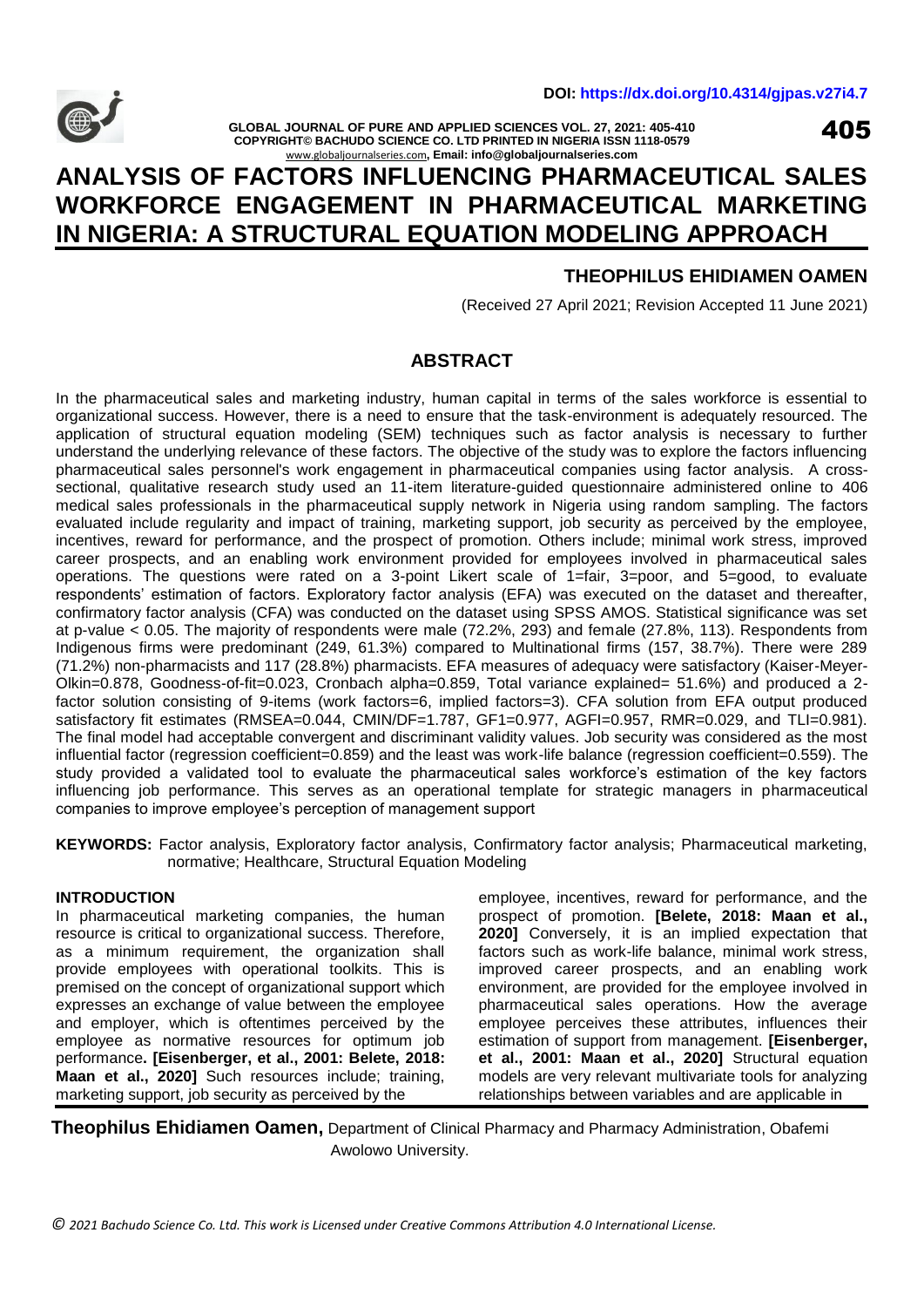creating and testing the validity of theoretical, empirical models**. [Goretzko et al., 2019: Matsunaga, 2010: Relo & Shuck, 2015: Schreiber, 2020: Watterson et al., 2020]** The objective of this study was to explore the factors influencing pharmaceutical sales personnel's work engagement in healthcare organizations using factor analysis.

# **METHODOLOGY**

A cross-sectional, qualitative study made use of 11-item literature-guided self-administered questionnaires to 406 medical sales professionals in the pharmaceutical supply network in Nigeria using random sampling. The questions were rated on a 3-point Likert scale of 1=fair, 3=poor, and 5=good, to evaluate respondents' estimation of working resource conditions. The sample size was estimated from a sample population of over 20,000 using the Raosoft calculator at a 95% confidence interval. **[Raosoft, 2016]** Inclusion criteria were set for pharmaceutical sales executives currently employed with either a local or multinational pharmaceutical companies in Nigeria. Nigeria is a developing country with over two hundred million people and comprised of six geopolitical zones namely; South West, South-South, South-east, South East, Northcentral, and northwest. [**National Bureau of Statistics, 2018]** Informed consent was obtained from respondents before the administration of the questionnaire**.** 

# **STATISTICAL ANALYSIS**

Data obtained were analyzed using both exploratory factor analysis and confirmatory factor analysis using

# **406 THEOPHILUS EHIDIAMEN OAMEN**

both SPSS and Analysis of Moment Structures (AMOS) software respectively. Exploratory factor analysis is a dimension reduction tool that deployed principal axis factoring extraction method with Promax rotation to reduce the initial 11-item questionnaire to a 9-item with a 2-factor structure. Thereafter, Confirmatory factor analysis, a structural equation modeling tool, was used to confirm and validate the 2-factor solution produced by EFA using Analysis of Moment Structures (AMOS). Preliminary assessment of the dataset was performed using tests of internal validity and criteria for acceptability were set at  $\geq$  0.7 inclusive of statistical measures of data adequacy. Exploratory factor analysis (EFA) was performed after subjecting the dataset to tests of measures of adequacy.

# **RESULTS AND DISCUSSION**

The majority of respondents were males (72.2%, 293) and females (27.8%, 113). Indigenous firms were predominant (249, 61.3%), and Multinational firms (157, 38.7%). There were 289 (71.2%) non-pharmacists and 117 (28.8%) pharmacists in the sample and the majority were aged between 31 to 40 years (235, 57.9%). Based on Geographical spread of territory revealed that 237 respondents (58.4%) covered the South West, 55 (8.6%) covered South-South, 42 (10.3%) from South East), 26 (6.4%) South East, 35 (8.6%) Northcentral, and 31 (7.6%) covered Northwestern regions of the country.

| Internal reliability | <b>Threshold values</b> | <b>Results</b> | <b>Conclusions</b> |
|----------------------|-------------------------|----------------|--------------------|
| Item 1 & 11          | $\geq 0.7$              | 0.859          | acceptable         |
| Items 2 to 7         | $\geq 0.7$              | 0.868          | acceptable         |
| Items 8 to 10        | $\geq 0.7$              | 0.717          | acceptable         |

# **Table 1: Measures of Reliability (Cronbach Alpha test)**

Table 1 showed that the 11-items had acceptable internal reliability value (Cronbach values >0.7); thus confirmed the internal validity of study data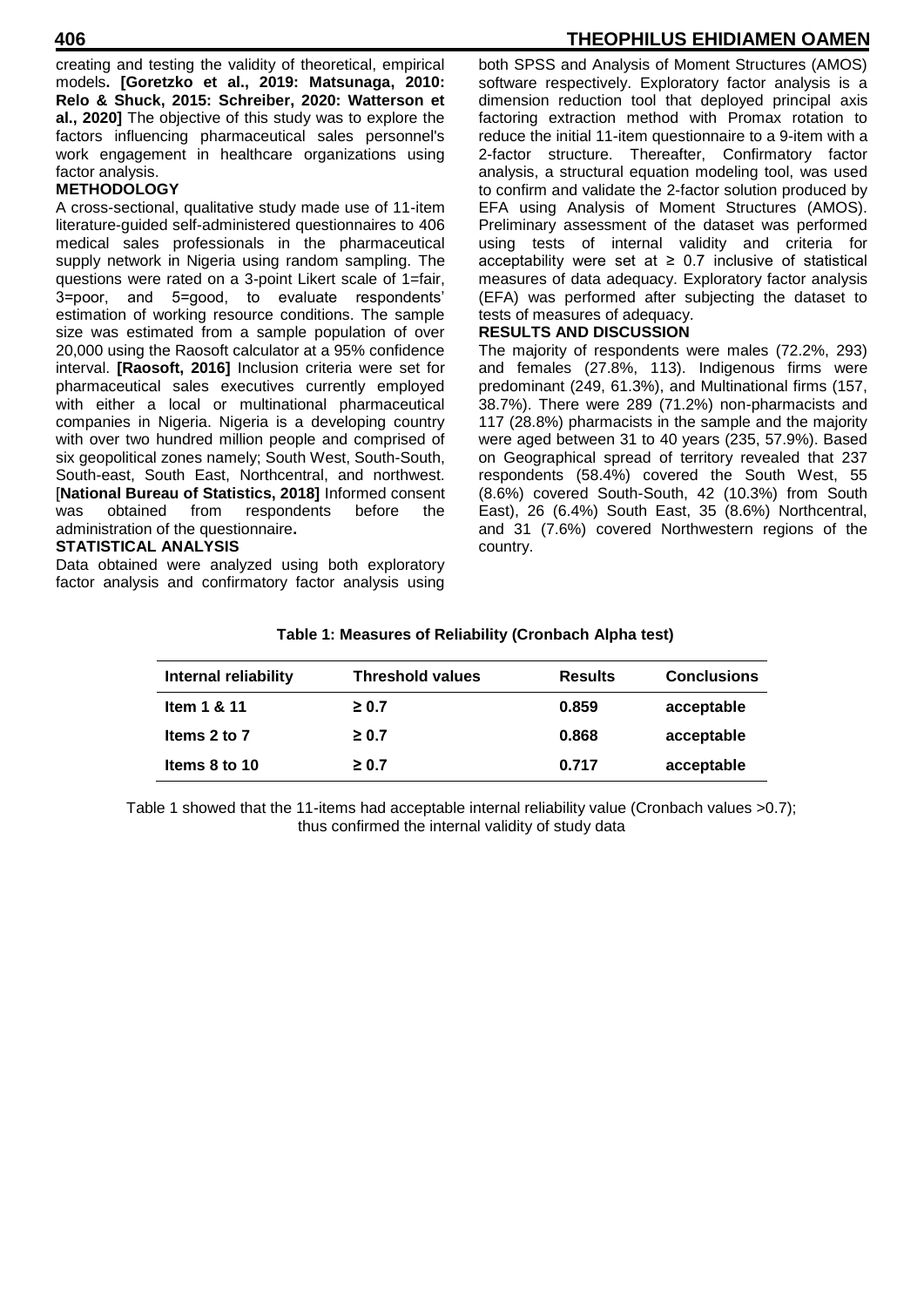**Table 2: EFA and CFA Measures of study variables**

| <b>Exploratory Factor Analysis- Measures of Adequacy</b> |                                        |                                           |                                          |  |  |  |  |
|----------------------------------------------------------|----------------------------------------|-------------------------------------------|------------------------------------------|--|--|--|--|
| <b>Measures</b>                                          | <b>Threshold values</b>                | <b>Results</b>                            | <b>Conclusions</b>                       |  |  |  |  |
| Kaiser=Meyer-Olkin (KMO)                                 | Marvelous>0.9,<br>Unacceptable $< 0.5$ | 0.878                                     | acceptable                               |  |  |  |  |
| <b>Bartlett's Test of Sphericity</b>                     | < 0.05                                 | $0.0001$ (chi-square=<br>1515.138, df=36) | acceptable                               |  |  |  |  |
| Cronbach<br>Alpha<br><i>(Internal)</i><br>reliability    | $\geq 0.7$                             | 0.859                                     | acceptable                               |  |  |  |  |
| Goodness-of-fit                                          | p< 0.05                                | 0.023                                     | acceptable                               |  |  |  |  |
| <b>Communalities</b>                                     | > 0.3                                  | $\geq 0.3$                                | acceptable                               |  |  |  |  |
| <b>Total Variance explained</b>                          | $>50\%$                                | 51.60%                                    | acceptable                               |  |  |  |  |
| <b>Confirmatory Factor Analysis- Model Fit Estimates</b> |                                        |                                           |                                          |  |  |  |  |
| <b>Measures</b>                                          | <b>Threshold values</b>                | <b>Results</b>                            | <b>Conclusions</b>                       |  |  |  |  |
| Model chi-square (X2)                                    | $p-value < 0.05$                       | 0.01                                      | Fair<br>(sensitive<br>to<br>sample >300) |  |  |  |  |
| (Adjusted) Goodness-of-fit (A) GFI                       | GFI>0.95; AGFI>0.90                    | GFI=0.98,<br>$AGFI=0.96$                  | satisfactory                             |  |  |  |  |
| <b>Tucker Lewis Index (TLI)</b>                          | NFI>0.95; NNFI>0.95                    | $TLI=0.98$                                | satisfactory                             |  |  |  |  |
| <b>Comparative Fit Index (CFI)</b>                       | CFI>0.90                               | $CFI=0.99$                                | satisfactory                             |  |  |  |  |
| Root-mean-square-error-of-<br>approximation (RMSEA)      | <b>RMSEA&lt;0.08</b>                   | 0.04                                      | satisfactory                             |  |  |  |  |
| <b>CMIN/DF</b>                                           | Less than $< 5$                        | $X2=42.893$ , df=24<br>$(=1.787)$         | satisfactory                             |  |  |  |  |
| (Standardized) Root mean square<br>residual              | <b>SRMR&lt;0.08</b>                    | 0.03                                      | satisfactory                             |  |  |  |  |

Principal axis factoring with Promax rotation was the preferred extraction-rotation method used because it is assumed that the items are correlated with each other as supported by several studies. **[Relo & Shuck, 2015: Schreiber, 2020: Watterson et al., 2020: Oamen, 2021]** As shown in Tables 2 and 3, a two-factor solution structure was obtained; Items 2 to 7 and 8 to 10 respectively (eigenvalues ≥1) with an overall variance explained of 51.6%. The final factor solution had two distinct factors with a total of 9 items. The factor solution excluded two items; 'performance targets (item 1) and

'work-stress (item 11) as they did not meet the minimum requirement for inclusion (that is, they had factor loadings less than 0.5).

Confirmatory Factor Analysis (CFA) was used to confirm the final factor structure produced from EFA, using the default maximum likelihood estimation method in IBM Amos. **[Matsunaga, 2010]** Model fit gaps were identified by using the model modification indices. Adequacy was obtained by drawing covariance between the error terms in item 'adequate training' and 'impact of training'.

|  |  |  | Table 3: Factor Structure and Regression Coefficient scores |
|--|--|--|-------------------------------------------------------------|
|--|--|--|-------------------------------------------------------------|

|       | <b>Study Variables</b>               | <b>Factor 1</b> |                | Factor 2       |                | <b>Regression</b><br>coefficients |         |
|-------|--------------------------------------|-----------------|----------------|----------------|----------------|-----------------------------------|---------|
|       |                                      | Work            | <b>Factors</b> | <b>Implied</b> | <b>Factors</b> |                                   |         |
| Items | <b>Observed variables</b>            | (1)             |                | (2)            |                | <b>Scores</b>                     | Ranking |
|       | <b>Performance targets</b>           |                 |                |                |                |                                   |         |
|       | <b>Work Tools</b>                    | 0.528           |                |                |                | 0.693                             | 6       |
| 3     | <b>Regularity of Training</b>        | 0.882           |                |                |                | 0.636                             |         |
| 4     | <b>Incentive Scheme</b>              | 0.617           |                |                |                | 0.764                             | 5       |
| 5     | <b>Marketing Support</b>             | 0.752           |                |                |                | 0.764                             | 4       |
| 6     | <b>Impact of Training</b>            | 0.781           |                |                |                | 0.609                             | 8       |
|       | <b>Reward System</b>                 | 0.524           |                |                |                | 0.787                             | 3       |
| 8     | Job security                         |                 |                | 0.762          |                | 0.859                             |         |
| 9     | <b>Work-Life Balance</b>             |                 |                | 0.704          |                | 0.556                             | 9       |
| 10    | <b>Career Prospects</b>              |                 |                | 0.556          |                | 0.810                             | 2       |
| 11    | <b>Work stress</b>                   |                 |                |                |                |                                   |         |
|       | <b>Eigen Value</b>                   | 4.432           |                | 1.187          |                |                                   |         |
|       | % of Variance explained              | 44.004          |                | 7.586          |                |                                   |         |
|       | <b>Cumulative Variance Explained</b> | 44.004          |                | 51.586         |                |                                   |         |

CFA produced regression coefficient scores (standardized) for each of the items in the two factors. Comparatively, higher scores indicated a higher potential effect on respondents. Results showed that 'Job security had the highest impact while the least effect came from item 'work-life balance' as shown in Figure 1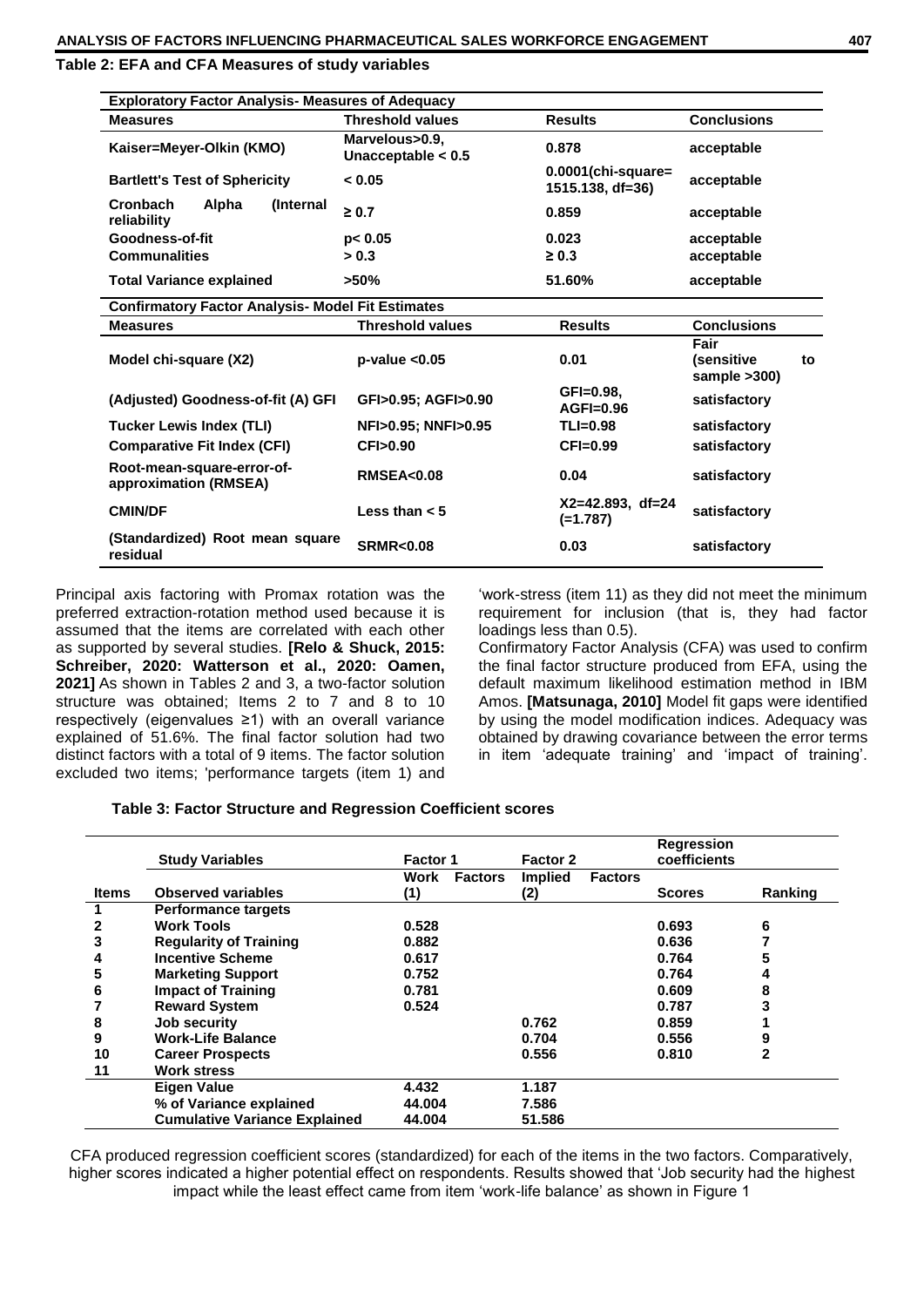

# **Figure 1. CFA output with standardized regression coefficients**

In pharmaceutical companies, the success of firms is hinged on the sales and marketing efforts which should be supported with adequate resources required by the sales workforce. Therefore, the average employee considers the provision of operational working tools as basic or normative, to enhanced job performance. Conversely, pharmaceutical marketing employees also expect progressive career paths, stable work conditions, and healthy private lives as well as the security of their jobs. These expectations are not directly linked to normative resource requirements. In this study, the factor structure produced from EFA provided a concise, classified format of the key factors or constructs influencing pharmaceutical sales staff assessment of their operational conditions (based on responses from respondents).

Moreso, CFA was used to confirm the underlying structure of the factors created from EFA; into 2 distinct groups or Factors- Factor 1- 'work factors', and Factor 2- 'implied factors' from the employee's perspective. **[Eisenberger et al, 2001]** This methodological approach provided a simple way to determine the key attributes that define how pharmaceutical sales professionals consider the relative importance of these factors, to their overall welfare. The model fit parameters as shown in Table 2 confirmed the validity of the underlying latent structure of the model produced from the EFA. As shown in Table 3, the least important item

was 'work-life balance' which implicitly is a function of the individual employee's capability to balance the demands of work and family life. Hence, this is implicit as it is primarily the responsibility of the individual. Job security was considered as the most impactful and influential factor, which suggests that this is an issue of utmost concern to respondents in the study. Hence, management should formulate policies that will provide stability and cater to the prevailing needs of their staff. Therefore, this would reduce employee turnover rates due to a lowered level of feelings of job insecurity **[Belete, 2018: Maan et al., 2020: Afriyie et al., 2019]**

In pharmaceutical companies involved in the marketing of pharmaceutical products and services, sales personnel must be given the optimum working environment/tools to engender optimum performance of their assigned duties. The focus of the study was to provide a validated tool to evaluate sales executives' assessment of their work environments from two (2) unique perspectives [work-factors and implied factors]. This serves as a template for strategic managers to improve the operational working conditions of sales staff.

## **Test of Validity of CFA Model**

To validate the measurement model produced from CFA, convergent and discriminant validity evaluations [Kenny et al., 2015; Henseler et al., 2015] were conducted using the model fit plugin in SPSS AMOS. In Table 4, the reliability of the final model showed that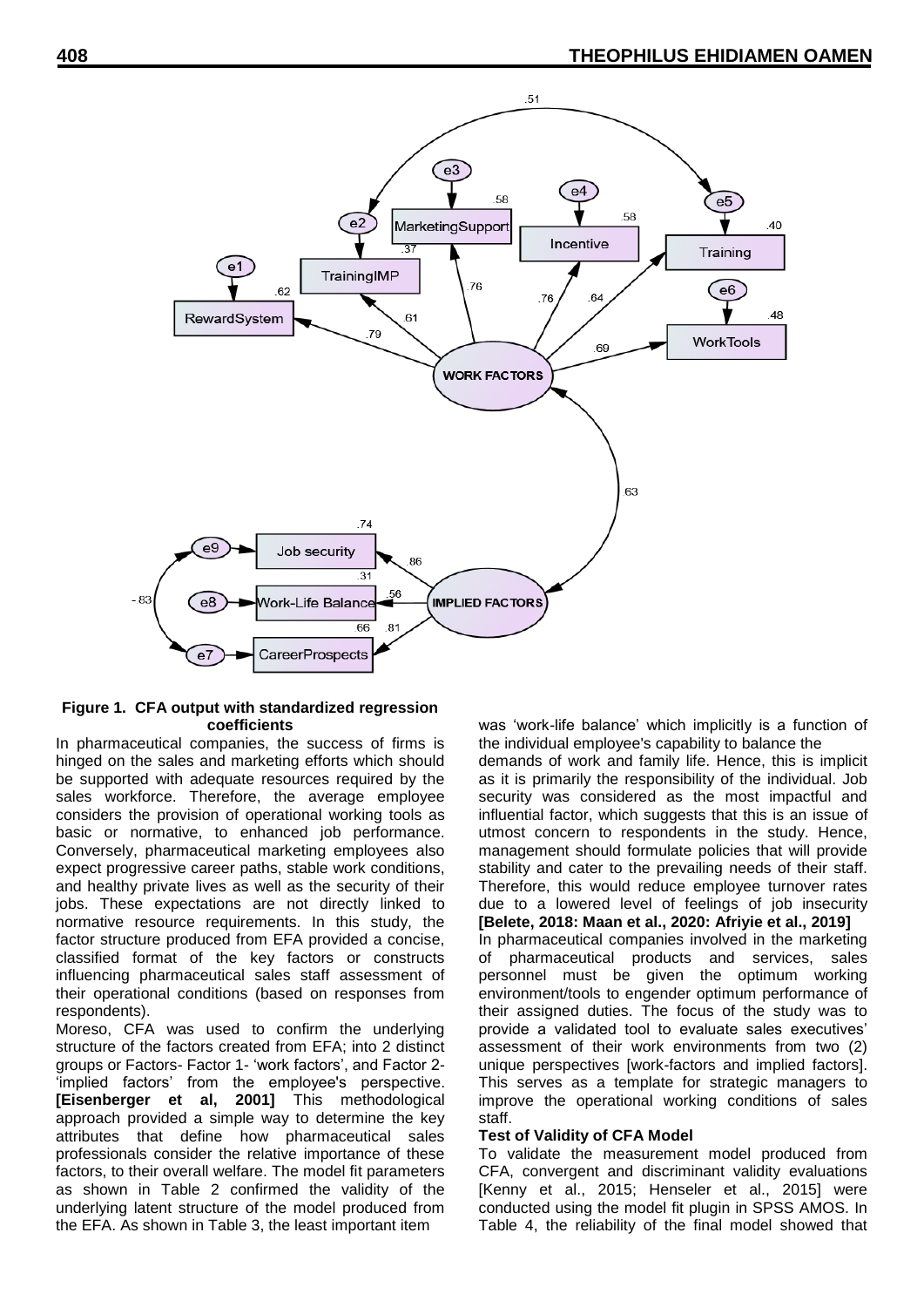## **ANALYSIS OF FACTORS INFLUENCING PHARMACEUTICAL SALES WORKFORCE ENGAGEMENT 409**

composite reliability (CR) was above the threshold set for a valid model (greater than 0.7; Factor 1=0.859, Factor 2=0.793). Conventional measures of construct validity such as Convergent validity expressed by Average Variance Explained (AVE) of greater than 0.5

and Discriminant validity expressed by Maximum Shared Variance (MSV) greater than AVE and (AVE)  $2$  > inter-construct correlations. [**Henseler et al, 2015: Hu & Bentler,1999]**

| <b>Table 4: Test of Measurement Model Validity</b> |                     |       |            |            |                 |                 |  |
|----------------------------------------------------|---------------------|-------|------------|------------|-----------------|-----------------|--|
| <b>Factors</b>                                     | <b>Name</b>         | СR    | <b>AVE</b> | <b>MSV</b> | <b>Factor 1</b> | <b>Factor 2</b> |  |
| <b>Factor 1</b>                                    | <b>Work-factors</b> | 0.859 | 0.507      | 0.401      | 0.712           |                 |  |
| <b>Factor 2</b>                                    | Implied-factors     | 0.793 | 0.568      | 0.401      | *0.634          | 0.754           |  |

Note: \*p<0.001,

Convergent validity was achieved as the AVE is above the minimum threshold of 0.5 for both Factors. In the same vein, Discriminant validity was confirmed with MSV values (0.401 for each factor) less than AVE. [**Gaskin & Lim, 2016**]

#### **LIMITATIONS OF THE STUDY**

There were limitations to the study, firstly, the same dataset was used for both EFA and CFA and hence may impact on extrapolation of study results. Secondly, the sample size determination was based on a hypothetical study population of 20,000 pharmaceutical sales executives. This is due to the paucity of employee databases to compute from.

#### **CONCLUSION**

This study explored the factors influencing pharmaceutical sales personnel's work engagement in pharmaceutical companies in Nigeria using a structural equation modeling approach. CFA solution from EFA output produced satisfactory estimates Model validity measures of the final measurement model were acceptable. Job security was considered as the most influential factor and the least was work-life balance. The study provided a validated tool to evaluate the pharmaceutical sales workforce's estimation of the key factors influencing job performance. This methodological approach (SEM) provided a simple way to determine the key attributes that define how pharmaceutical sales professionals consider the relative importance of the factors This serves as an operational template for strategic managers in sales and marketing organizations to improve employee's perception of management support

#### **CONFLICTS OF INTEREST STATEMENT**

The author declares that he has no conflicts of interest

#### **REFERENCES**

- Afriyie, D. O., Njoni, J., and Ahmat, A., 2019. The state of strategic plans for the Health Workforce in Africa. 4; 9. BMJ Glob Health. 4; e001115. Doi. 10.1136/bmjgh-2018-oo1115
- Belete, A. K., 2018. Turnover Intention Influencing Factors of Employees; An Empirical Work Review. Journal of Entrepreneurship & Organization Management. 7;3. Doi. 10. 4172/2169-026X.1000253
- Eisenberger, R., Armelli, S., Rexwinkel, B., Lynch, P. D., and Rhoades, L., 2001. 'Reciprocation of perceived organizational support. Journal of Applied Psychology. 86(1); 42-51
- Gaskin, J., and Lim, J., 2016. Master Validity Tool, AMOS Plugin. Gaskination's StatWiki Goretzko, D., Pham, T. T., Buhner, M., 2019. Exploratory factor analysis; Current use, methodological developments, and recommendations for good practice. Current Psychology. 2(2019). https;//doi.org/10.1001.1007/s12144-019-00300- 2
- Henseler, J., Ringle, C. M., and Sarstedt, M., 2015. A New Criterion for Assessing Discriminant Validity in Variance-based Structural Equation Modeling. Journal of the Academy of Marketing. 43(1): 115-135
- Hu, L., and Bentler, P. M., 1999. Cutoff criteria for fit indices in covariance structure analysis: Conventional criteria versus New Alternatives SEM 6(1):1-55
- Maan, A. T., Abid, G, Butt, T. H., Ashfaq, F, and Ahmed, S., 2020. Perceived organizational support and Job satisfaction; a moderated mediation model of proactive personality and psychological empowerment. Future Business Journal. 6;21
- Matsunaga, M., 2010. How to factor-analyze your data right; Do's, Don'ts, and How-tos. International Journal of Psychological Research. 3(1); 97- 110.
- National Bureau of Statistics. (2018) 2017 Demographic Statistics Bulletin. Published May 2018. http;//nigerianstat.gov.ng. (Accessed April 2021)
- Oamen, T. E., 2021. An Exploratory Factor Analysis of Work-Attributes of Pharmaceutical Sales Workforce during COVID-19 Lockdown. Journal of Contemporary Research in Social Sciences. 3 (1); 11-27. Doi.org/10.33094/26410249.2021.31.11.27
- Raosoft, 2016. Raosoft.com.2016. Sample Size Calculator. [online]. Available at; <http;//www.raosft.com/samplesize,html> 2016. [Accessed December, 2020].